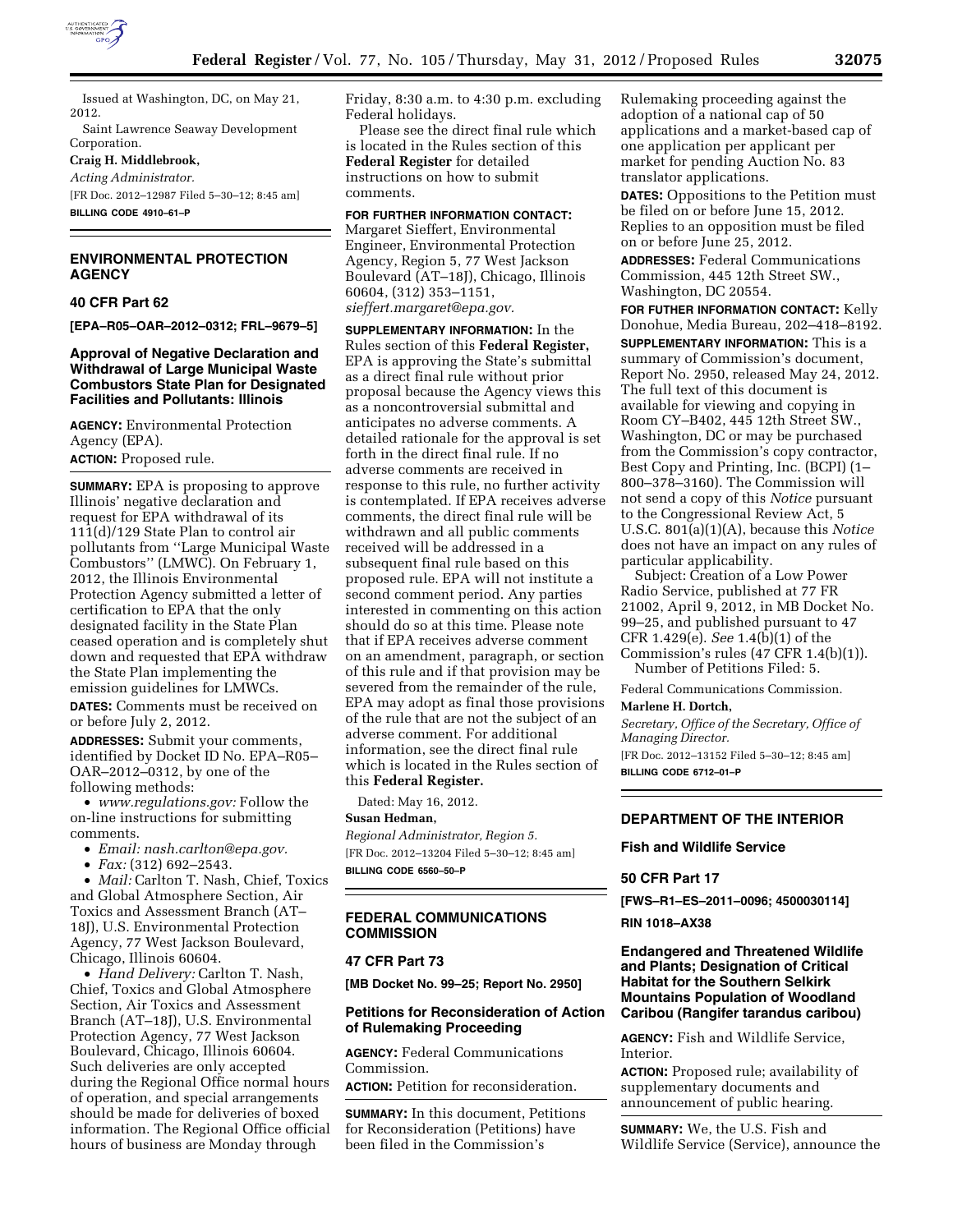reopening of the comment period on our November 30, 2011, proposed rule to designate critical habitat for the southern Selkirk Mountains population of woodland caribou (*Rangifer tarandus caribou*) under the Endangered Species Act of 1973, as amended (Act). We also announce the availability of a draft economic analysis of the proposed designation and an amended required determinations section of the proposal. We are reopening the comment period to allow all interested parties an opportunity to comment simultaneously on the proposed rule, the associated draft economic analysis, and the amended required determinations section. We will also hold a public informational session and hearing (see **DATES** and **ADDRESSES**).

**DATES:** *Written Comments:* We will consider comments received or postmarked on or before July 2, 2012. Comments must be received by 11:59 p.m. Eastern Time on the closing date.

*Public informational session and public hearing:* We will hold a public informational session from 9:30 a.m. to 11 a.m., followed by a public hearing from 2 p.m. to 5 p.m., on June 16, 2012, in Coolin, Idaho. Speaker registration will begin at 1 p.m. (see **ADDRESSES**). **ADDRESSES:** 

*Document availability:* You may obtain copies of the proposed rule and the draft economic analysis on the internet at *<http://www.regulations.gov>* at Docket No. FWS–R1–ES–2011–0096 or by mail from the Idaho Fish and Wildlife Office (see **FOR FURTHER INFORMATION CONTACT**).

*Written Comments:* You may submit comments by one of the following methods:

(1) *Federal eRulemaking Portal: [http://www.regulations.gov.](http://www.regulations.gov)* In the Search box, enter the docket number for this proposed rule, which is FWS–R1– ES–2011–0096. Please ensure that you have found the correct rulemaking before submitting your comment.

(2) *U.S. mail or hand delivery:* Public Comments Processing, Attn: FWS–R1– ES–2011–0096; Division of Policy and Directives Management; U.S. Fish and Wildlife Service; 4401 N. Fairfax Drive, MS 2042–PDM; Arlington, VA 22203.

We request that you send comments only by the methods described above. We will post all comments on *[http://](http://www.regulations.gov) [www.regulations.gov.](http://www.regulations.gov)* This generally means that we will post any personal information you provide us (see the Public Comments section below for more information).

*Public informational session and public hearing:* The public informational session and hearing will be held at The Inn at Priest Lake, 5310 Dickensheet Highway, Coolin, Idaho 83821. People needing reasonable accommodations in order to attend and participate in the public hearing should contact Brian Kelly, State Supervisor, Idaho Fish and Wildlife Office, as soon as possible (see **FOR FURTHER INFORMATION CONTACT**).

**FOR FURTHER INFORMATION CONTACT:**  Brian Kelly, State Supervisor, Idaho Fish and Wildlife Office, 1387 S. Vinnell Way, Room 368, Boise, ID 83709; telephone 208–378–5243; facsimile 208–378–5262. Persons who use a telecommunications device for the deaf (TDD) may call the Federal Information Relay Service (FIRS) at 800–877–8339.

## **SUPPLEMENTARY INFORMATION:**

#### **Public Comments**

We will accept written comments and information during this reopened comment period on our proposed critical habitat for the southern Selkirk Mountains population of woodland caribou that was published in the **Federal Register** on November 30, 2011 (76 FR 74018), our draft economic analysis of the proposed designation, and the amended required determinations provided in this document. We will consider information and recommendations from all interested parties. We are particularly interested in comments concerning:

(1) The reasons why we should or should not designate habitat as ''critical habitat'' under section 4 of the Act (16 U.S.C. 1531 *et seq.*), including information on any threats to the southern Selkirk Mountains population of woodland caribou from human activity, the degree of which can be expected to increase due to the designation, such that the designation of critical habitat may not be prudent.

(2) Specific information on:

(a) The amount and distribution of habitat for the southern Selkirk Mountains population of woodland caribou in the United States.

(b) What areas which were occupied at the time of listing and contain the physical and biological features essential to the conservation of the species should be included in the designation and why.

(c) What areas outside the geographical area occupied at the time of listing are essential for the conservation of the species and why.

(d) Special management considerations or protections that may be required for the physical or biological features essential to the conservation of

the southern Selkirk Mountains population of woodland caribou that have been identified in this proposal, including management for the potential effects of climate change.

(3) Land use designations and current or planned activities in the subject areas and their possible impacts on the proposed critical habitat.

(4) Any reasonably foreseeable economic, national security, or other relevant impacts of the proposed critical habitat designation. We are particularly interested in any impacts on small entities or families, and the benefits of including or excluding areas that exhibit these impacts.

(5) Whether any specific areas we are proposing for critical habitat designation should be considered for exclusion under section 4(b)(2) of the Act, and whether the benefits of potentially excluding any specific area outweigh the benefits of including that area under section 4(b)(2) of the Act, and why.

(6) Whether we could improve or modify our approach to designating critical habitat in any way to provide for greater public participation and understanding, or to better accommodate public concerns and comments.

(7) Information on the extent to which the description of economic impacts in the draft economic analysis is complete and accurate.

(8) The likelihood of adverse social reactions to the designation of critical habitat, as discussed in the draft economic analysis, and how the consequences of such reactions, if likely to occur, would relate to the conservation and regulatory benefits of the proposed critical habitat designation.

# **Public Informational Session and Public Hearing**

Section 4(b)(5)(E) of the Act requires that we hold one public hearing on a proposed regulation, if any person files a request for such a hearing within 45 days after the date of publication of a general notice. At the request of the Governor of Idaho and the Commissioners of Boundary County, Idaho, we held an informational session (a brief presentation about the proposed rule with a question-and-answer period), and a public hearing on April 28, 2012, in Bonners Ferry, Idaho (77 FR 16512; March 21, 2012). With this notice, we are announcing an additional informational session and public hearing (see **DATES** and **ADDRESSES**). Anyone wishing to make an oral statement at the public hearing for the record is encouraged to provide a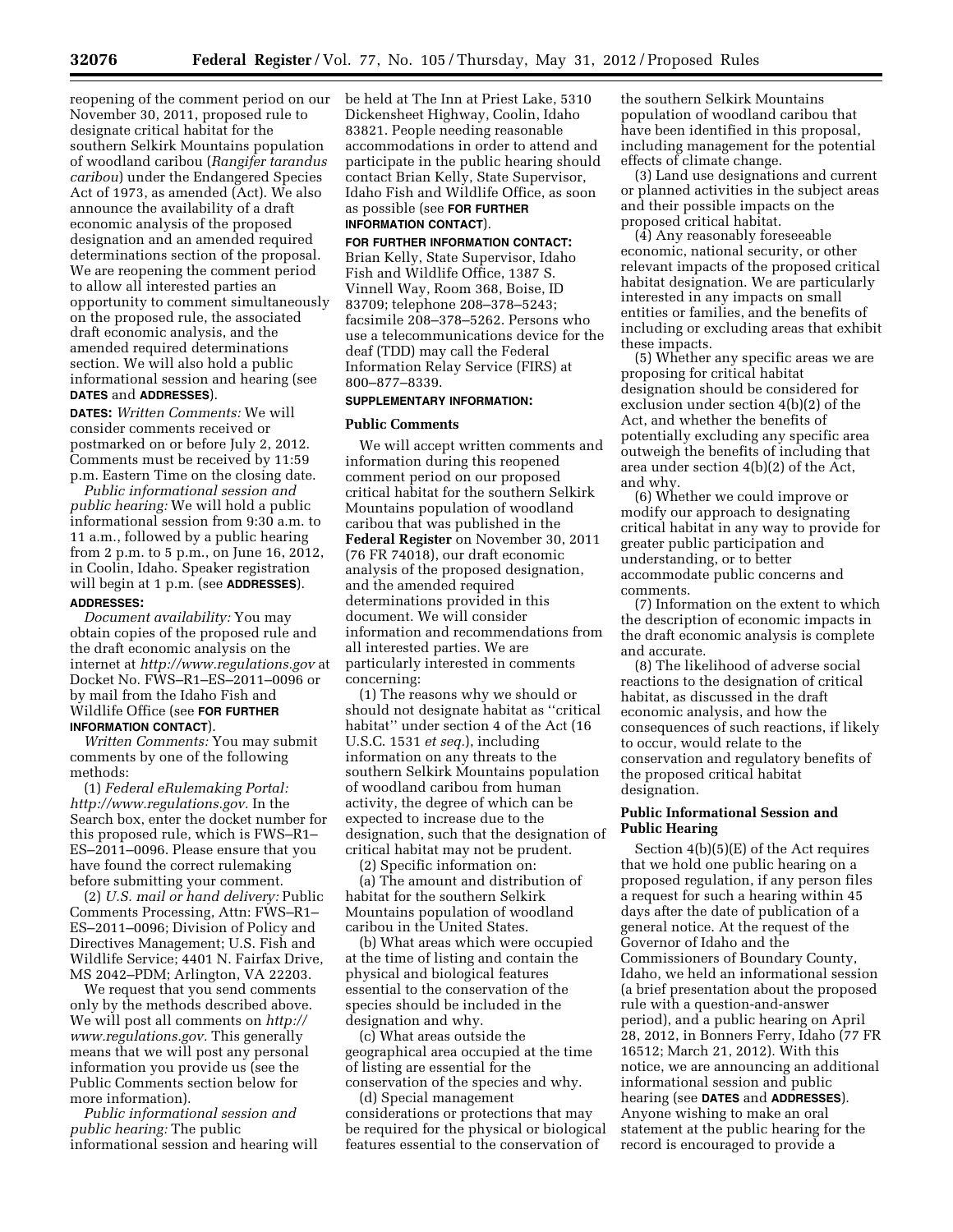written copy of their statement to us at the hearing. In the event there is a large attendance, the time allotted for oral statements may be limited. Speakers can sign up at the informational meeting and hearing if they desire to make an oral statement. Oral and written statements receive equal consideration at the hearing. There are no limits on the length of written comments submitted to us. If you have any questions concerning the public hearing, please contact Brian Kelly, State Supervisor, Idaho Fish and Wildlife Office (see **FOR FURTHER INFORMATION CONTACT**).

The Service has conducted several outreach efforts to be responsive to public requests for additional information. On January 9, 2012, we presented information on the proposed critical habitat designation in Bonners Ferry, Boundary County, Idaho, at the request of the Kootenai Valley Resource Initiative (KVRI), and on January 24, 2012, we held an informational meeting in Priest Lake, at the request of the Bonner County Idaho Commission. On February 13, 2012, we participated in a meeting in Boundary County, Idaho, sponsored by the KVRI. On February 28, 2012, and March 26, 2012, we participated in meetings with the Bonner County Idaho Commission, and on April 19, 2012, we participated in a meeting with the Boundary County Idaho Commission. All meetings were open to the public.

Our final determination concerning critical habitat for the southern Selkirk Mountains population of woodland caribou will take into consideration all written comments we receive during the comment periods, comments from peer reviewers, comments and public testimony received during the public hearings, and all information we receive in response to the draft economic analysis. All public comments will be included in the public record for this rulemaking. On the basis of public comments, we may, during the development of our final determination, find that areas within the proposed designation do not meet the definition of critical habitat, that some modifications to the described boundaries are appropriate, or that areas may or may not be appropriate for exclusion under section 4(b)(2) of the Act.

If you previously submitted comments or information on this proposed rule, please do not resubmit them. We have incorporated them into the public record, and will fully consider them in the preparation of our final determination.

You may submit your comments and materials concerning our proposed rule or draft economic analysis by one of the methods listed in **ADDRESSES**.

We will post your entire comment including any personal identifying information—on *[http://](http://www.regulations.gov) [www.regulations.gov.](http://www.regulations.gov)* If you provide personal identifying information, such as your street address, phone number, or email address, you may request at the top of your document that we withhold this information from public review. However, we cannot guarantee that we will be able to do so. Please include sufficient information with your comments to allow us to verify any scientific or commercial information you include.

Comments and materials we receive, as well as supporting documentation we used in preparing the proposed rule and draft economic analysis, will be available for public inspection on *[http://www.regulations.gov,](http://www.regulations.gov)* or by appointment, during normal business hours, at the U.S. Fish and Wildlife Service, Idaho Fish and Wildlife Office (see **FOR FURTHER INFORMATION CONTACT**). You may obtain copies of the proposed rule and the draft economic analysis on the Internet at *[http://](http://www.regulations.gov)  [www.regulations.gov](http://www.regulations.gov)* at Docket Number FWS–R1–ES–2011–0096, or by mail from the Idaho Fish and Wildlife Office (see **FOR FURTHER INFORMATION CONTACT**).

#### **Background**

It is our intent to discuss only those topics directly relevant to the designate of critical habitat for the southern Selkirk Mountains population of woodland caribou. For a description of the previous Federal actions concerning the southern Selkirk Mountains population of woodland caribou, please refer to the proposed critical habitat rule, as described below.

#### *Previous Federal Actions*

On November 30, 2011 (76 FR 74108), we published a proposed rule to designate critical habitat for the southern Selkirk Mountains population of woodland caribou. We proposed to designate as critical habitat approximately 375,562 acres (ac) (151,985 hectares (ha)) in a single unit (with two subunits) in Boundary and Bonner counties in Idaho, and Pend Oreille County in Washington. That proposal had a 60-day comment period, ending on January 30, 2012. On March 21, 2012 (77 FR 16512), we reopened the comment period for an additional 60 days, and we conducted a public informational session and public hearing on April 28, 2012, in Bonners Ferry, Idaho, at the request of the

Governor of Idaho and the Bonner County, Idaho, Commissioners.

### *Critical Habitat*

Section 3 of the Act defines critical habitat as the specific areas within the geographical area occupied by a species, at the time it is listed in accordance with the provisions of section 4 of the Act, on which are found those physical or biological features essential to the conservation of the species and which may require special management considerations or protection, and specific areas outside the geographical area occupied by a species at the time it is listed, upon a determination by the Secretary that such areas are essential for the conservation of the species. If the proposed rule is made final, section 7(a)(2) of the Act will prohibit destruction or adverse modification of critical habitat by any activity funded, authorized, or carried out by any Federal agency. Federal agencies proposing actions that may affect critical habitat must consult with us on the effects of their proposed actions pursuant to the requirements of section  $7(a)(2)$  of the Act.

## **Consideration of Impacts Under Section 4(b)(2) of the Act**

Section 4(b)(2) of the Act requires that we designate or revise critical habitat based upon the best scientific data available, and after taking into consideration the economic impact, the impact on national security, and any other relevant impact of specifying any particular area as critical habitat. The Secretary may exclude an area from critical habitat if he determines that the benefits of such exclusion outweigh the benefits of specifying such area as part of the critical habitat, unless he determines, based on the best scientific and commercial data available, that failure to designate such area will result in the extinction of the species concerned.

When considering the benefits of inclusion for an area, we consider the additional regulatory benefits that area would receive from the protection from adverse modification or destruction as a result of actions with a Federal nexus (activities conducted, funded, permitted, or authorized by Federal agencies), the educational benefits of mapping areas containing essential features that aid in the recovery of the listed species, and any benefits that may result from designation due to State or Federal laws that may apply to critical habitat.

When considering the benefits of exclusion, we consider, among other things, whether exclusion of a specific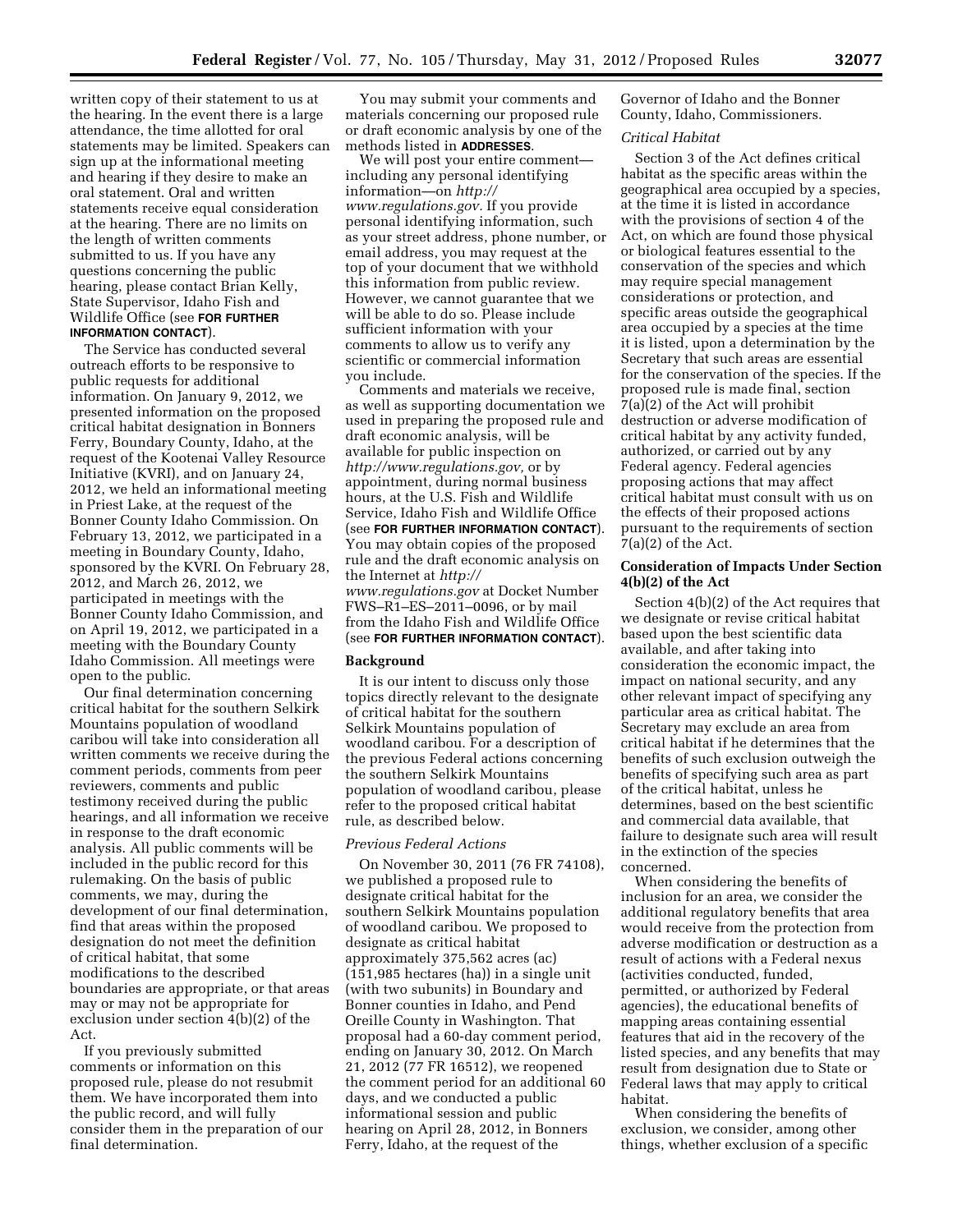area is likely to result in conservation; the continuation, strengthening, or encouragement of partnerships; or implementation of a management plan. In the case of the southern Selkirk Mountains population of woodland caribou, the benefits of critical habitat include public awareness of the presence of the species and the importance of habitat protection, and, where a Federal nexus exists, increased habitat protection for the species due to protection from adverse modification or destruction of critical habitat. In practice, situations with a Federal nexus exist primarily on Federal lands or for projects undertaken by, or with the authorization or permission of, Federal agencies.

We have not proposed to exclude any areas from critical habitat. However, the final decision on whether to exclude any areas will be based on the best available scientific and commercial data available, information obtained during the comment period concerning economic impacts, impacts to national security, or any other relevant impacts of the proposed designation. With regard to economic impacts, we have prepared a draft economic analysis concerning the proposed critical habitat designation, which is available for review and comment (see **ADDRESSES**).

## *Draft Economic Analysis*

The purpose of the draft economic analysis is to identify and analyze the reasonably foreseeable potential economic impacts associated with the proposed critical habitat designation for the southern Selkirk Mountains population of woodland caribou. The draft economic analysis describes the economic impacts of all potential conservation efforts for the species; some of these costs will likely be incurred regardless of whether we designate critical habitat. The economic impact of the proposed critical habitat designation is analyzed by comparing scenarios both ''with critical habitat'' and ''without critical habitat.'' The ''without critical habitat'' scenario represents the baseline for the analysis, considering protections already in place for the species (e.g., under the Federal listing and other Federal or State regulations). The baseline, therefore, represents the costs incurred regardless of whether critical habitat is designated. The ''with critical habitat'' scenario describes the incremental impacts associated specifically with the designation of critical habitat for the species. In other words, these incremental impacts would not occur but for the designation. These incremental impacts produce the costs

that we consider in the final designation of critical habitat when evaluating the benefits of excluding particular areas under section 4(b)(2) of the Act. The analysis looks retrospectively at baseline impacts incurred since the species was listed, and forecasts incremental impacts likely to occur if we finalize the proposed critical habitat designation.

As described above, the draft economic analysis separates conservation measures into two distinct categories according to ''without critical habitat'' and ''with critical habitat'' scenarios. Conservation measures implemented under the baseline (without critical habitat) scenario are described qualitatively within the draft economic analysis, but economic impacts associated with these measures are not quantified. Economic impacts are only quantified for conservation measures implemented specifically due to the designation of critical habitat (i.e., incremental impacts). For a further description of the methodology of the analysis, see Chapter 2, ''Framework for the Analysis,'' of the draft economic analysis.

The draft economic analysis provides estimated costs of the foreseeable potential economic impacts of the proposed critical habitat designation for the southern Selkirk Mountains population of woodland caribou over the next 20 years, from 2012 through 2031. We determined that this 20-year timeframe was the appropriate period for analysis because the availability of land-use planning information becomes very limited for most activities beyond that timeframe. The draft economic analysis identifies potential incremental costs as a result of the proposed critical habitat designation; these are those costs attributed to critical habitat over and above those baseline costs attributed to listing and other regulatory protections. The draft economic analysis quantifies economic impacts of the southern Selkirk Mountains population of woodland caribou conservation efforts associated with the following categories of activity: (1) Timber harvest; (2) fire, fire suppression, and forest management practices; (3) transportation and electricity projects; (4) mining; and (5) recreational activities.

The primary long-term threat to the southern Selkirk Mountains population of woodland caribou is the ongoing loss and fragmentation of contiguous old growth forests and forest habitats due to a combination of timber harvest, wildfires, and human activities that involve road development. The effects to woodland caribou associated with habitat loss and fragmentation are: (1)

Reduction of the amount of space available for caribou, limiting the ecological carrying capacity; (2) reduction of the arboreal lichen supply, which is the caribou's key winter food source; (3) potential impacts to caribou movement patterns; (4) potential effects to the caribou's use of remaining fragmented habitat because suitable habitat parcels will be smaller and discontinuous; and (5) increased susceptibility of caribou to predation as available habitat is compressed and fragmented (Stevenson *et al.* 2001, p. 10; MCTAC 2002, pp. 20–22; Cichowski *et al.* 2004, pp. 10, 19–20; Apps and McLellan 2006, pp. 92–93; Wittmer *et al.* 2007, pp. 576–577).

Approximately 79 percent of the proposed critical habitat area is on Federal land, most of which is managed by the U.S. Forest Service (USFS). The Bureau of Land Management (BLM) manages 231 ac (93 ha) of the proposed critical habitat as a wilderness study area and for grizzly bear conservation, and approximately 294,716 ac, (119,065 ha) are managed by the USFS. National Forest lands involved in the proposed designation include the Idaho Panhandle National Forests (IPNF) in Idaho and Washington, and Colville National Forest (CNF) in Washington. Land and resource management plans (LRMPs) for the IPNF and CNF have been revised to incorporate management objectives and standards to address the above identified threats to the southern Selkirk Mountains population of woodland caribou, as a result of section 7 consultation between the Service and USFS (USFWS 2001a, b). Standards for management of habitat for the southern Selkirk Mountains population of woodland caribou were incorporated into the IPNF's 1987 and CNF's 1988 LRMP, to avoid the likelihood of jeopardizing the continued existence of the species, to contribute to caribou conservation, and to ensure consideration of the biological needs of the species during forest management planning and implementation actions (USFS 1987, pp. II–6, II–27, Appendix N; USFS 1988, pp. 4–10—4–17, 4–38, 4– 42, 4–73—4–76, Appendix I). A review of our section 7 consultation records with the USFS indicates that no project modifications have been required to date, because the activities were either not within habitat for the southern Selkirk Mountains population of woodland caribou, or conservation measures were already incorporated into project designs to avoid impacts to the species or its habitat.

Of the remaining 21 percent of the proposed critical habitat designation, 17 percent (65,218 ac, 26,393 ha) is State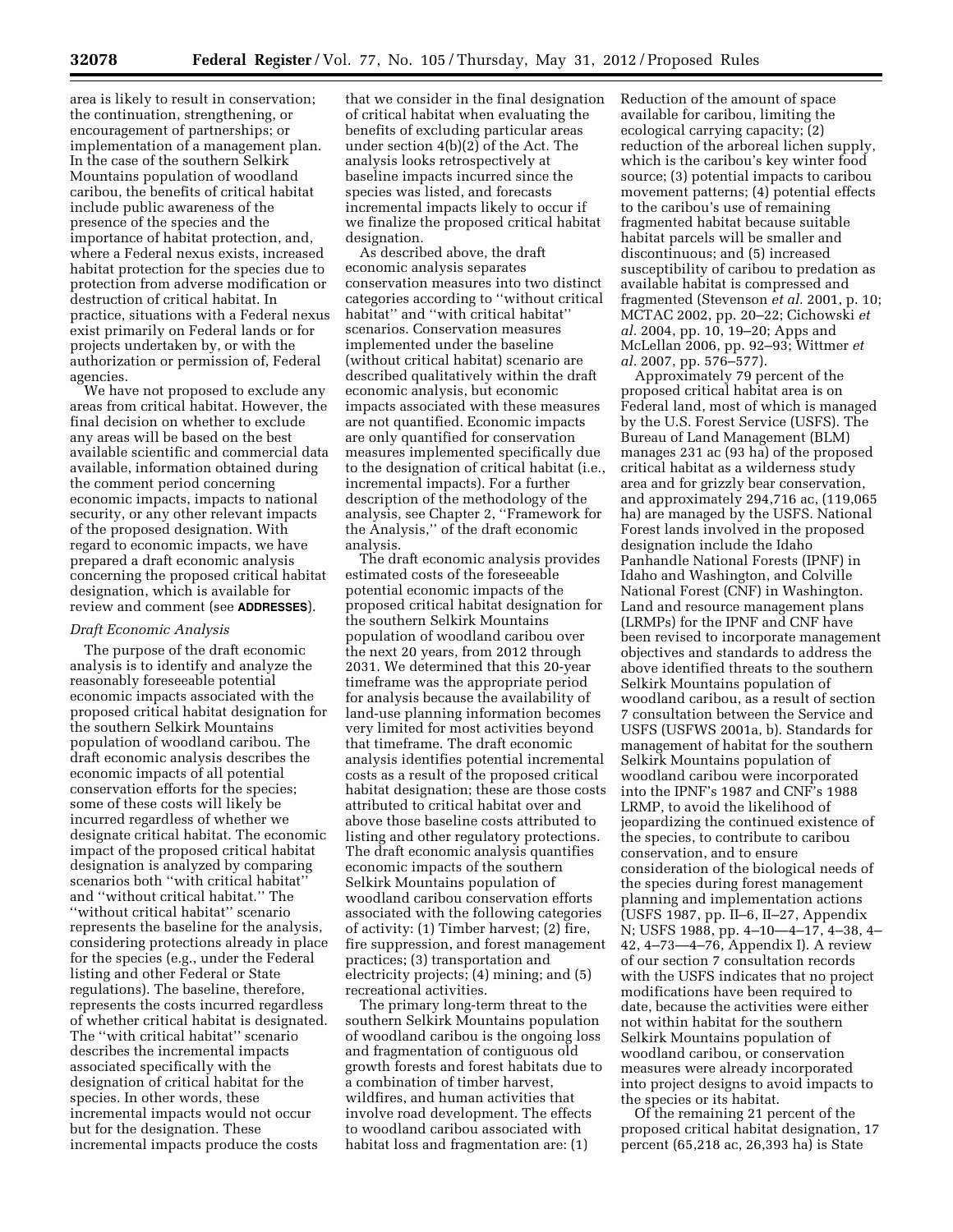land, and 4 percent (15,379 ac, 6,225 ha) covers privately owned lands. The draft economic analysis concludes that critical habitat designation may affect timber harvest on private lands if Federal permits to use USFS roads are required, but estimates few additional costs associated with the implementation of other activities within the proposed critical habitat area. We believe activities on State or private lands are unlikely to have a Federal nexus or be subject to section 7 consultation, based on a review of our consultation records to date. However, the draft economic analysis includes a highly conservative estimate of potential administrative costs related to section 7 consultation on non-Federal lands, by assuming that almost all activities on non-Federal land would have a Federal nexus, and those lands would be subject to timber harvest over the next 20 years. The draft economic analysis, therefore, presents a worst-case scenario with regard to economic impacts to non-Federal lands. However, there is no information available to the Service that would indicate either of the above presumptions is reasonably foreseeable, and those estimates are included solely to provide additional perspective to reviewers regarding the potential economic impacts of the proposed critical habitat designation.

Due to the extensive existing baseline protections for caribou and other listed species (grizzly bear (*Ursus arctos horribilis*), Canada lynx (*Lynx canadensis*), and bull trout (*Salvelinus confluentus*)), the incremental impacts of critical habitat designation would be limited to Federal agency (primarily USFS) administrative costs of considering adverse modification during section 7 consultation with the Service (about 19 percent of total forecast costs) as well as incremental costs for timber harvesting on private lands, including time delays in harvesting (about 81 percent of total forecast costs). For small entities (private land owners, which comprise approximately 10 percent of the private land in the area proposed for designation), the draft economic analysis estimates incremental impacts to be \$30,300 annually, or \$343,000 over a 20-year period based on the present value discounted at seven percent. This estimated cost would be associated with potential reductions in timber harvest due to time delays affecting privately owned forest land controlled by small entities, if they were to occur. However, we have no available information which would indicate delays are probable or reasonably foreseeable. Forest Capital Partners, LLC, which owns 90 percent of the private land within the area proposed for designation, is not considered a small entity. The total incremental costs (including Federal, State, and private lands) are estimated to be \$132,000 annually, or \$1.5 million over a 20-year period, based on the present value discounted at seven percent.

The proposed critical habitat designation is unlikely to generate economic impacts beyond administrative costs of section 7 consultation associated with the adverse modification analysis. Further, project proponents and land managers are aware of the species' presence throughout its range, and the need to consult with the Service for projects that have a Federal nexus that may affect the species. In conclusion, we have no information that would indicate the proposed designation of critical habitat for the southern Selkirk Mountains population of woodland caribou would change the outcome of future section 7 consultations. Any conservation measures implemented to minimize impacts to the species would very likely be sufficient to also minimize impacts to critical habitat. Therefore, we do not believe any additional conservation measures would be needed solely to minimize impacts to critical habitat.

We are soliciting data and comments from the public on the draft economic analysis, as well as all aspects of the proposed rule and our amended required determinations. We may revise the proposed rule or supporting documents to incorporate or address information we receive during the public comment period. In particular, we may exclude an area from critical habitat if we determine that the benefits of excluding the area outweigh the benefits of including the area, provided the exclusion will not result in the extinction of the species.

#### **Required Determinations—Amended**

In our November 30, 2011, proposed rule (76 FR 74018), we indicated that we would defer our determination of compliance with several statutes and executive orders until the information concerning potential economic impacts of the designation and potential effects on landowners and stakeholders became available in the draft economic analysis. We have now made use of the draft economic analysis data to make these determinations. In this document, we affirm the information in our proposed rule concerning Executive Order (E.O.) 12866 (Regulatory Planning and Review), E.O. 12630 (Takings), E.O. 13132 (Federalism), E.O. 12988 (Civil Justice Reform), E.O. 13211 (Energy,

Supply, Distribution, and Use), the Unfunded Mandates Reform Act (2 U.S.C. 1501 *et seq.*), the Paperwork Reduction Act of 1995 (44 U.S.C. 3501 *et seq.*), the National Environmental Policy Act (42 U.S.C. 4321 *et seq.*), and the President's memorandum of April 29, 1994, ''Government-to-Government Relations with Native American Tribal Governments'' (59 FR 22951). However, based on the draft economic analysis data, we are amending our required determination concerning the Regulatory Flexibility Act (5 U.S.C. 601 *et seq.*).

#### *Regulatory Flexibility Act (5 U.S.C. 601 et seq.)*

Under the Regulatory Flexibility Act (RFA; 5 U.S.C. 601 *et seq.*), as amended by the Small Business Regulatory Enforcement Fairness Act (SBREFA; 5 U.S.C. 801 *et seq.*), whenever an agency is required to publish a notice of rulemaking for any proposed or final rule, it must prepare and make available for public comment a regulatory flexibility analysis that describes the effect of the rule on small entities (i.e., small businesses, small organizations, and small government jurisdictions). However, no regulatory flexibility analysis is required if the head of an agency certifies the rule will not have a significant economic impact on a substantial number of small entities. The SBREFA amended the RFA to require Federal agencies to provide a certification statement describing the factual basis for certifying that the rule will not have a significant economic impact on a substantial number of small entities. Based on comments we receive, we may revise this determination as part of our final rulemaking.

According to the Small Business Administration, small entities include small organizations, such as independent nonprofit organizations; small governmental jurisdictions, including school boards and city and town governments that serve fewer than 50,000 residents; and small businesses (13 CFR 121.201). For example, small businesses include manufacturing and mining concerns with fewer than 500 employees, wholesale trade entities with fewer than 100 employees, retail and service businesses with less than \$5 million in annual sales, general and heavy construction businesses with less than \$27.5 million in annual business, special trade contractors doing less than \$11.5 million in annual business, and agricultural businesses with annual sales less than \$750,000. To determine if potential economic impacts to these small entities are significant, we considered the types of activities that